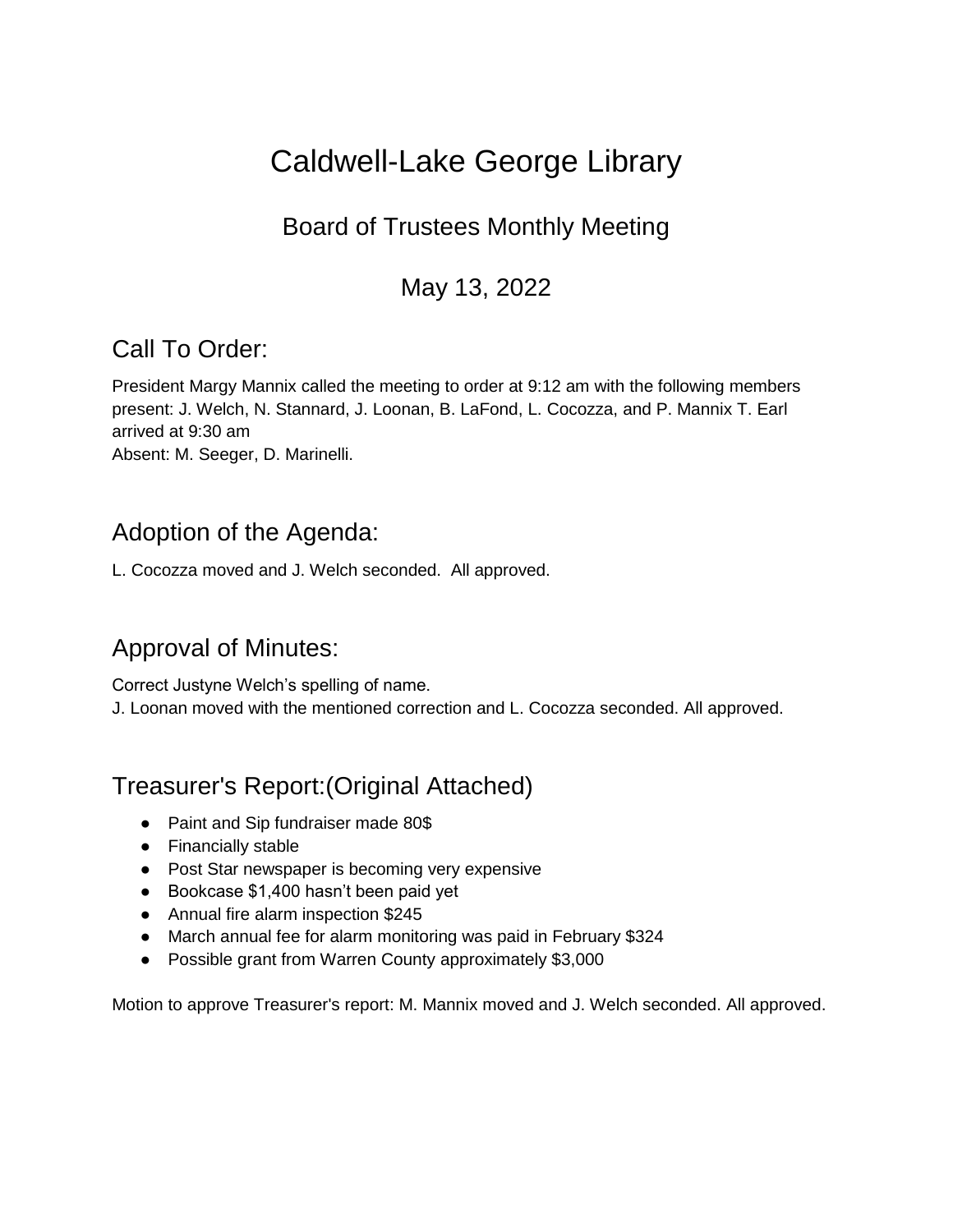## Correspondence:

Margy sent welcome letters to Susan McEnaney who joins our board at our June meeting and Amy Chambers who will attend her first meeting in September.

## Director's Report:(Original Attached) The director highlighted the following:

- Brad Edmondson has requested 250\$ in traveling expenses, which we will provide.
- P. Mannix has procured a room at the Fort William Henry Hotel compliments of them.
- Karen Cummings pencil drawings will be on display until the end of June.
- The Sembrich will have a rotating exhibit at our library.
- Approval of Collection Development Policy as presented. T. Earl moved and B. LaFond seconded. All approved.
- Staff is weeding the collection to update content and replace it with relevant material. Any books removed from circulation will be disposed of properly.
- Found a book about Yaddo given as a gift by George Foster Peabody inscribed with a note.
- Staff picks for movies and books on display with everyone contributing. Thanks Roberta for the idea.
- A gift certificate and thank you was sent to Michelle for all her felting classes and donation of her time.
- Margo Nelson is presenting a sea turtle program during summer reading.
- There is 6 weeks of content for the summer reading program available until September.
- People are requesting more programming, which would require more staff in order to provide.
- We now have a very friendly bathroom sign.

## Motion to Pay Bills:

M. Mannix moved and J. Welch seconded.

## Building and Grounds:

- Still waiting on parking striping for the back parking lot.
- Matt from Simons heating was at the library servicing the unit during our meeting and advised the capacitor was in need of replacement for 300\$ and was agreed to be replaced at that time. AC unit will need to be replaced for cost  $\sim$ \$7,000 in the near future.